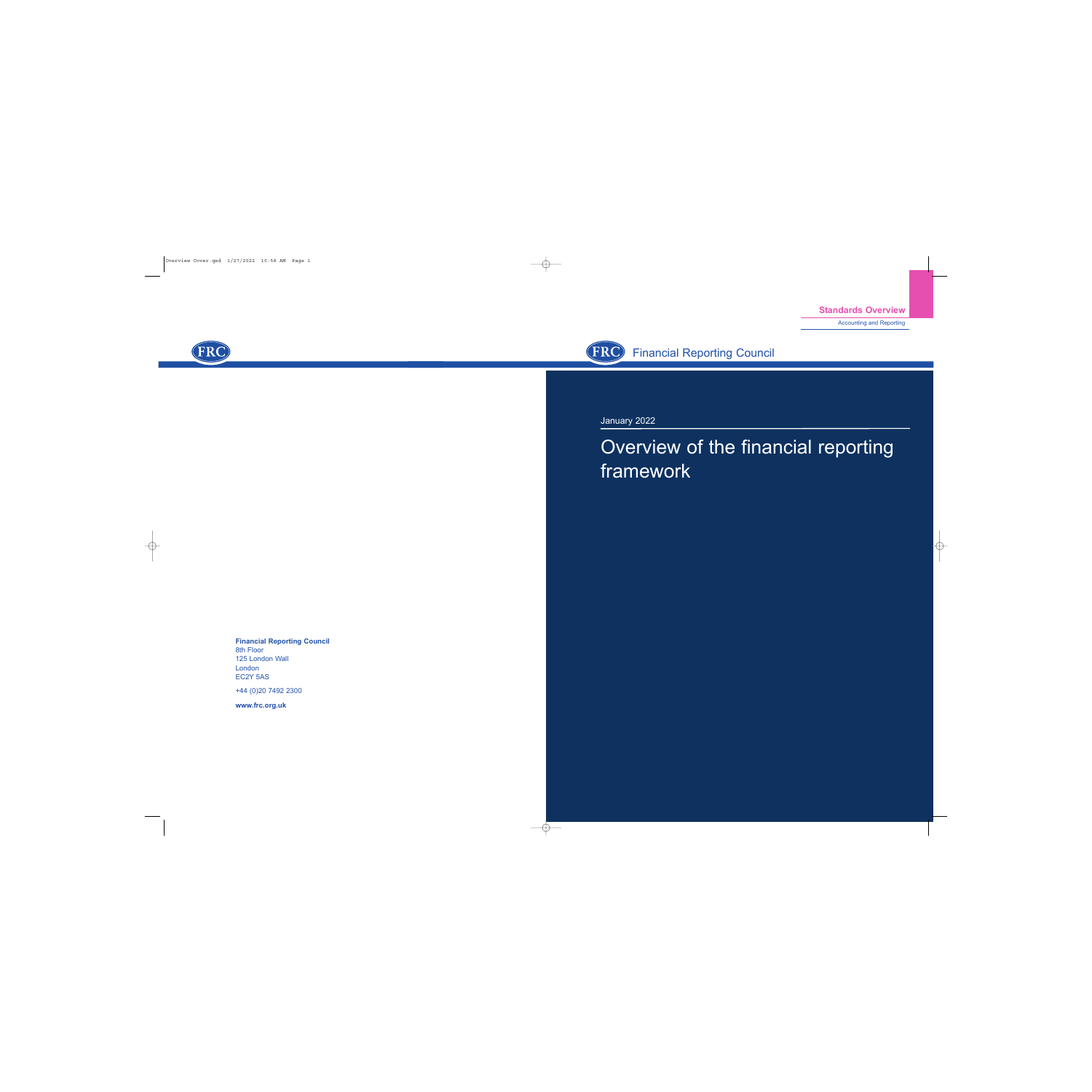The FRC's purpose is to serve the public interest by setting high standards of corporate governance, reporting and audit and by holding to account those responsible for delivering them. The FRC sets the UK Corporate Governance and Stewardship Codes and UK standards for accounting and actuarial work; monitors and takes action to promote the quality of corporate reporting; and operates independent enforcement arrangements for accountants and actuaries. As the Competent Authority for audit in the UK the FRC sets auditing and ethical standards and monitors and enforces audit quality.

The FRC does not accept any liability to any party for any loss, damage or costs howsoever arising, whether directly or indirectly, whether in contract, tort or otherwise from any action or decision taken (or not taken) as a result of any person relying on or otherwise using this document or arising from any omission from it.

© The Financial Reporting Council Limited 2022

The Financial Reporting Council Limited is a company limited by guarantee. Registered in England number 2486368. Registered Office: 8th Floor, 125 London Wall, London EC2Y 5AS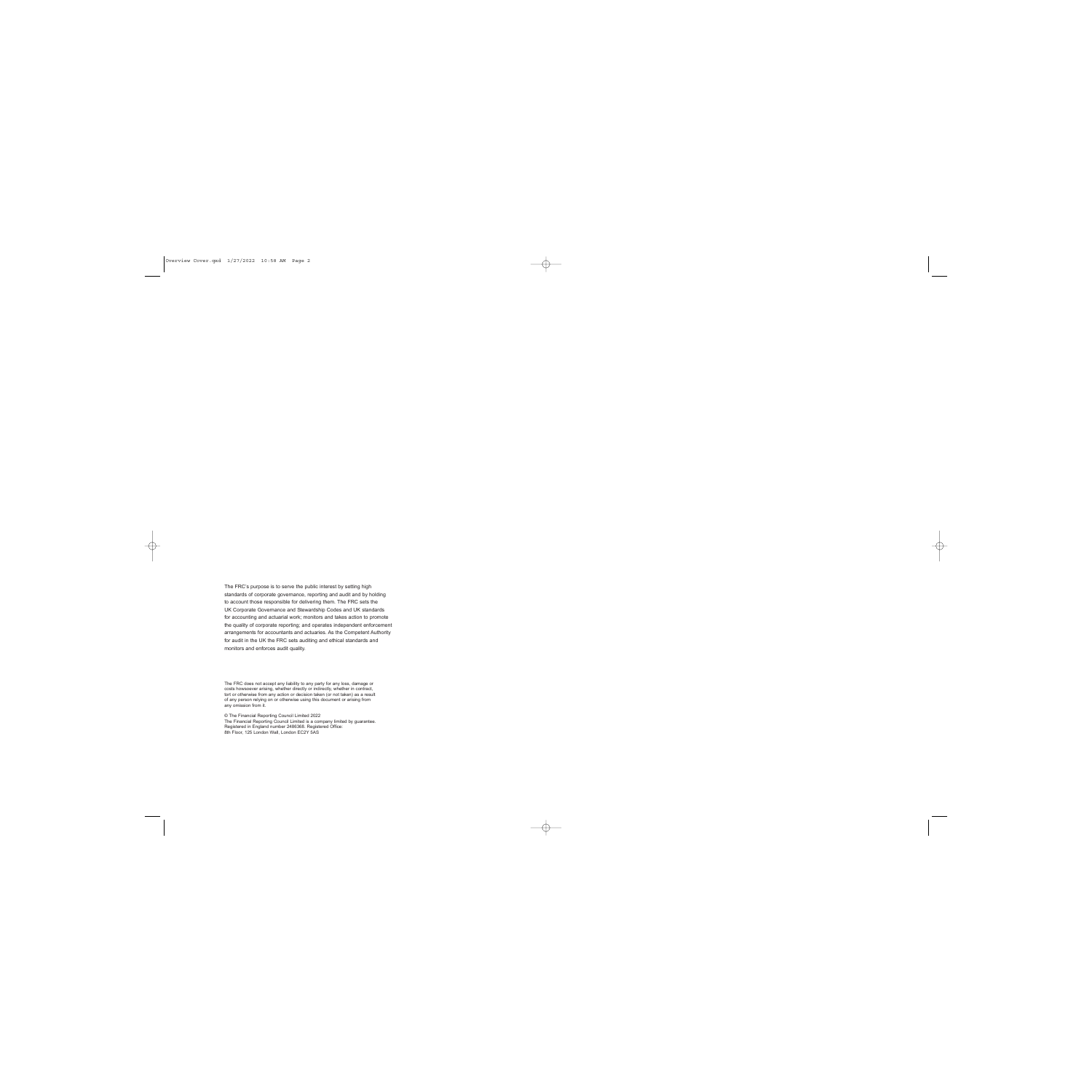

January 2022

# Overview of the financial reporting framework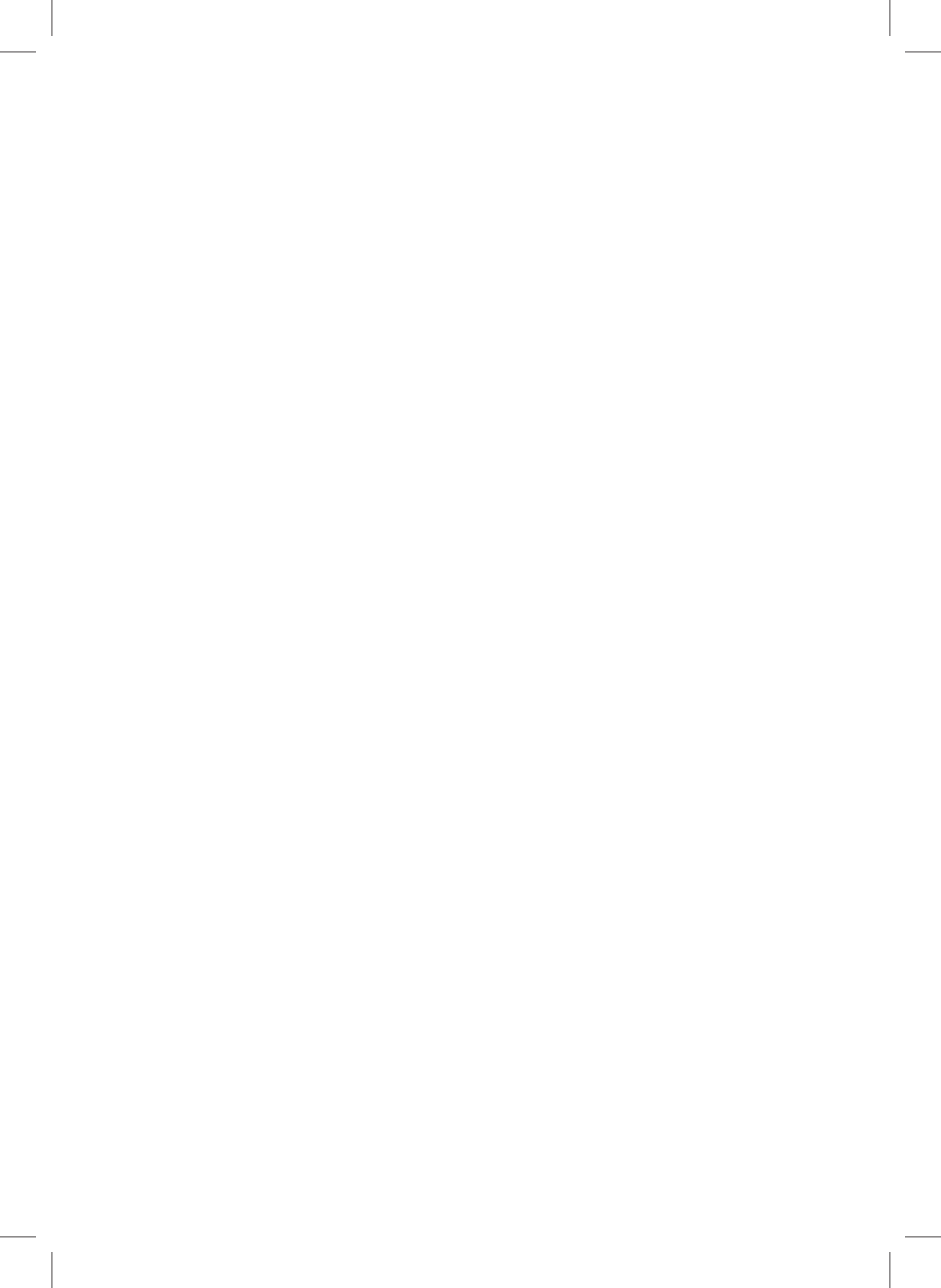## **Contents**

|             |                                                            | Page           |
|-------------|------------------------------------------------------------|----------------|
| $\mathbf 1$ | <b>Introduction</b>                                        | 3              |
|             | 2 The financial reporting framework                        | $\overline{4}$ |
|             | 3 Key features of the core UK and Ireland GAAP regimes     | 9              |
|             | 4 Additional options for entities that are part of a group | 11             |
|             | <b>Appendices</b>                                          |                |
| L           | Key features of FRS 105                                    | 12             |
|             | II Key features of Section 1A Small Entities of FRS 102    | 13             |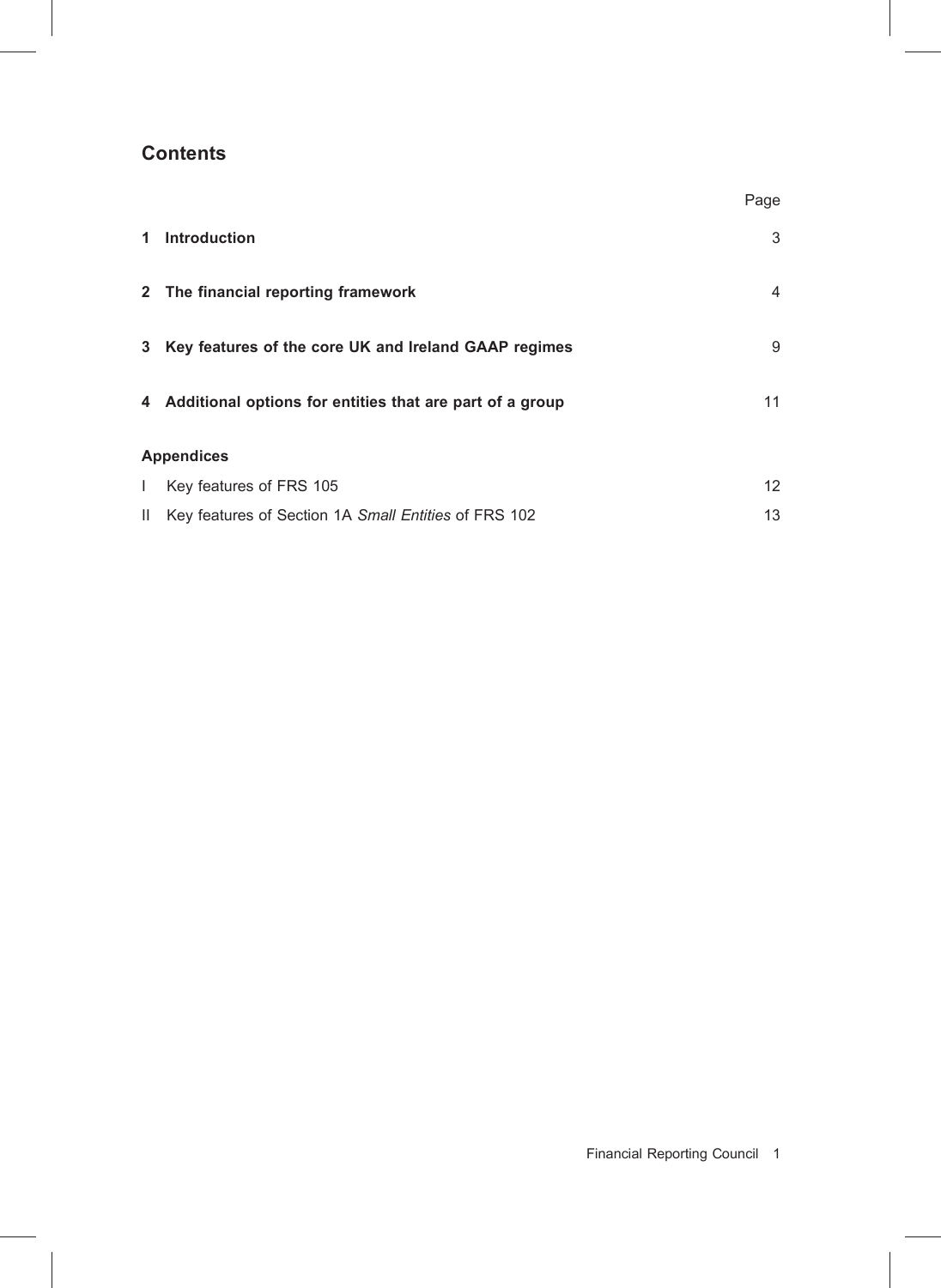2 Overview of the financial reporting framework (January 2022)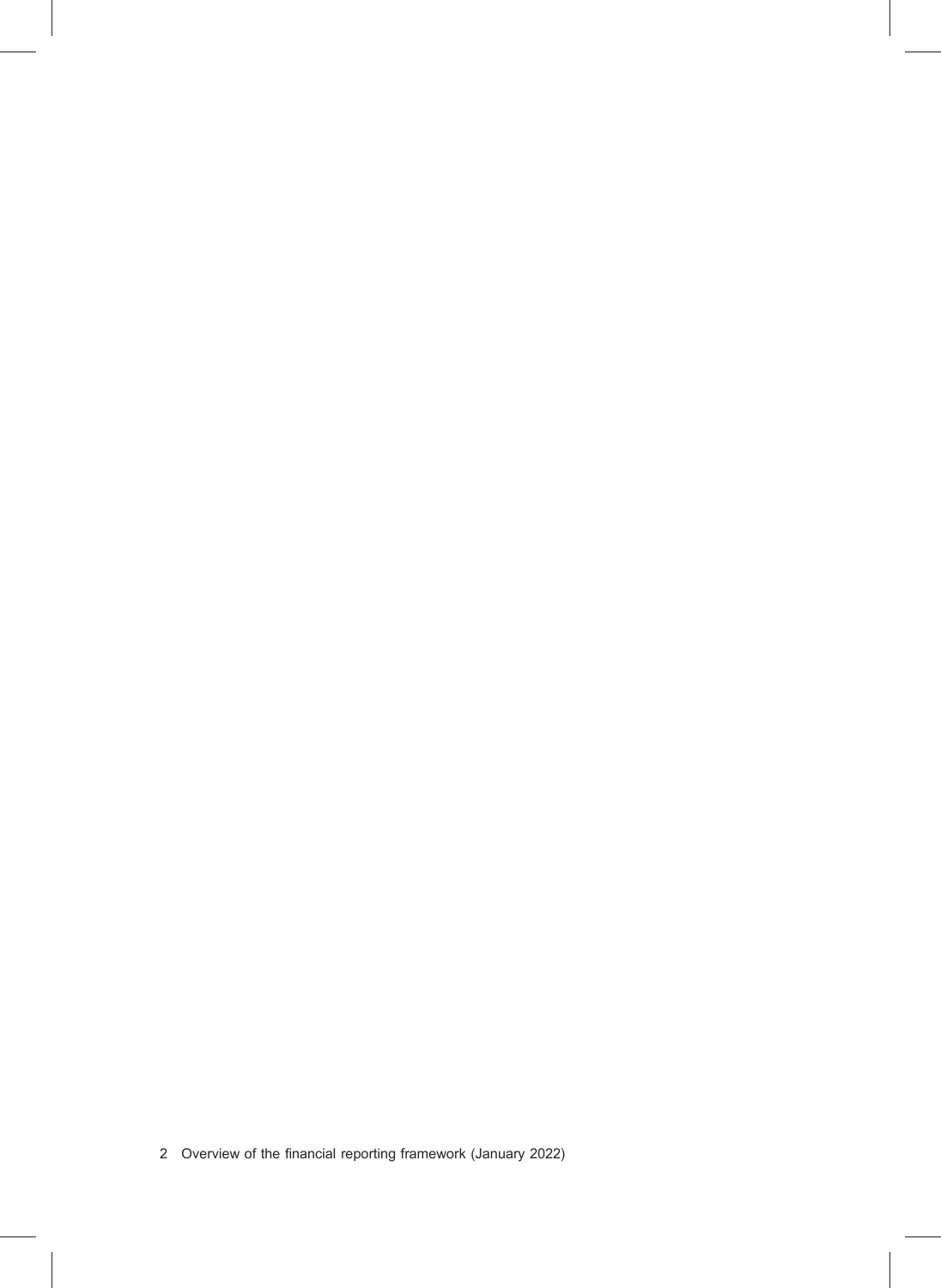### 1 Introduction

- 1.1 This Overview describes the financial reporting framework applicable for accounting periods beginning on or after 1 January 2021 (early application is permitted subject to the provisions in each standard).
- 1.2 The Overview of the financial reporting framework issued by the FRC in July 2015 is superseded by this Overview and is accordingly withdrawn.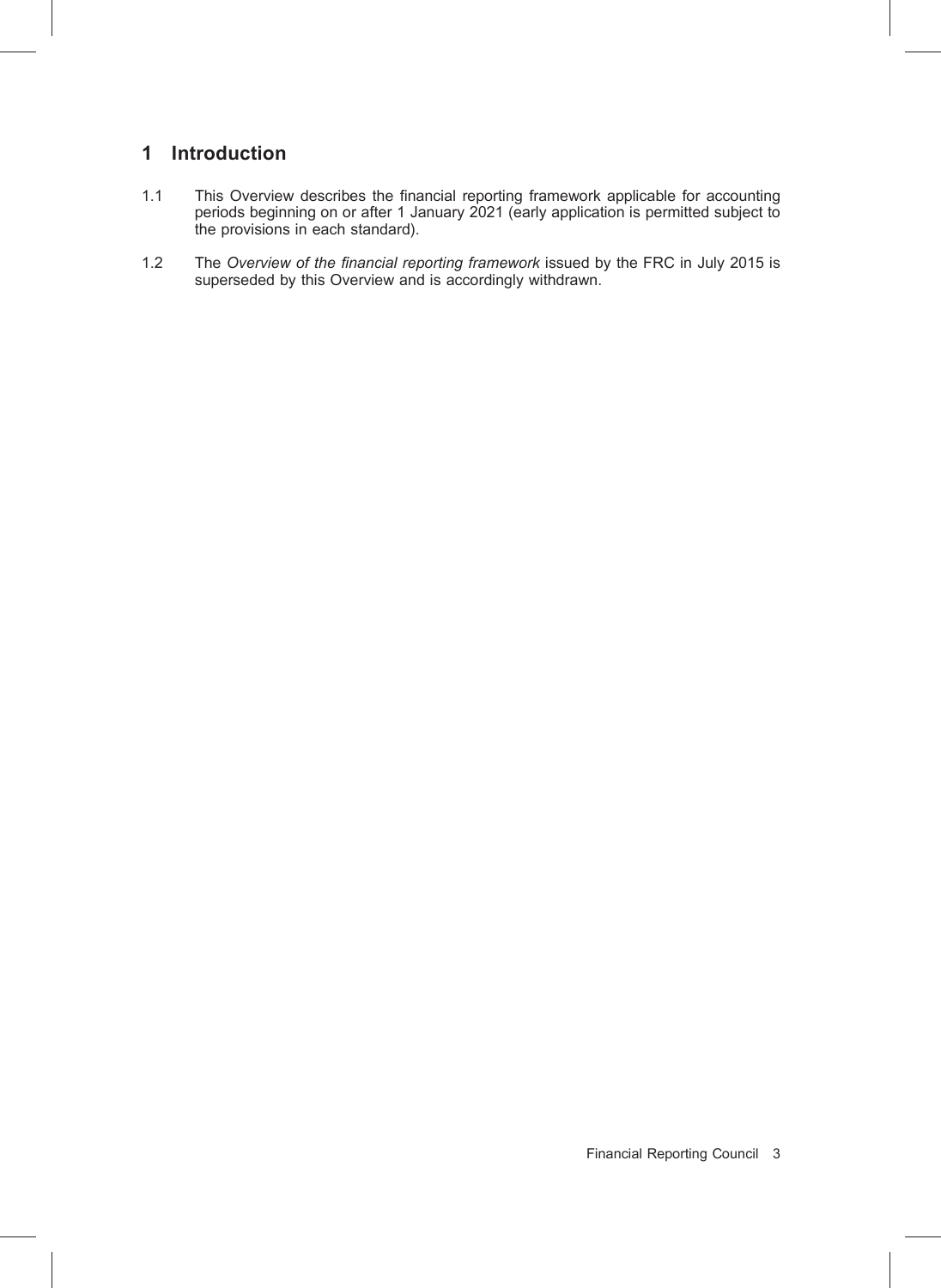## 2 The financial reporting framework

- 2.1 UK and Irish company law each recognise two financial reporting frameworks adopted IFRS and a framework based on specific company law requirements and accounting standards set by a prescribed body (the FRC). The latter framework is UK and Ireland GAAP (generally accepted accounting practice).
- 2.2 Publicly listed companies are required to apply adopted IFRS in the preparation of their group accounts but may choose between adopted IFRS and UK and Ireland GAAP for the preparation of their individual parent accounts. Other entities have a choice between the two frameworks.
- 2.3 FRS 100 Application of Financial Reporting Requirements sets out the overall framework, which can be illustrated as follows:



#### UK and Ireland GAAP

2.4 The UK and Ireland GAAP reporting framework is made up of five regimes, three of which are available within FRS 102 The Financial Reporting Standard applicable in the UK and Republic of Ireland. The other two are FRS 101 Reduced Disclosure Framework and FRS 105 The Financial Reporting Standard applicable to the Micro-entities Regime.

| Table 1: UK and Ireland GAAP             |                          |                                                   |                |                                                                                              |                                                        |
|------------------------------------------|--------------------------|---------------------------------------------------|----------------|----------------------------------------------------------------------------------------------|--------------------------------------------------------|
| <b>Framework</b>                         | Micro-entities<br>regime | <b>Small entities   FRS 102</b><br>regime         |                | <b>Reduced</b><br>disclosures<br>for<br>subsidiaries<br>and ultimate<br>parents<br>(FRS 102) | <b>Reduced</b><br>disclosure<br>framework<br>(FRS 101) |
| <b>Related</b><br>accounting<br>standard | <b>FRS 105</b>           | Section 1A<br><b>Small Entities</b><br>of FRS 102 | <b>FRS 102</b> | Paragraphs<br>1.8 to 1.13 of<br><b>FRS 102</b>                                               | <b>FRS 101</b>                                         |

4 Overview of the financial reporting framework (January 2022)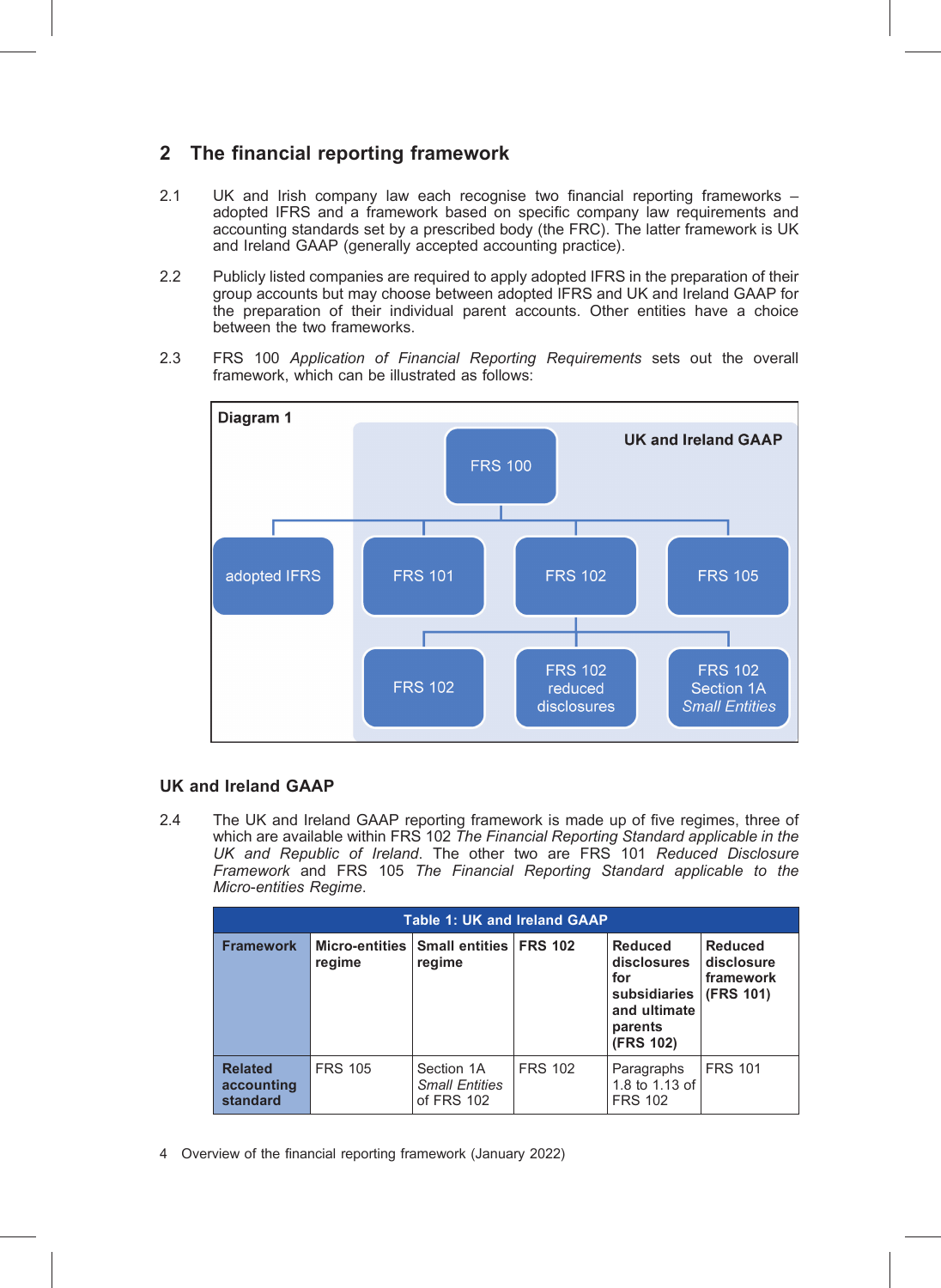- 2.5 Some of the regimes are only available if the entity meets relevant criteria.
- 2.6 Entities that are part of a group may apply either of the reduced disclosure regimes. These additional options are discussed in more detail in Section 4 Additional options for entities that are part of a group.

#### The core UK and Ireland GAAP regimes

2.7 As shown in Diagram 2, the financial reporting requirements of each standard get progressively more complex and comprehensive the further up the suite of standards you go. The increase in complexity correlates to the increasing size and complexity of the entities that are most likely to apply a given standard. In all cases, an entity may choose to opt up to a more comprehensive regime.



- 2.8 The selection of which regime to apply will depend on a number of factors including the following:
	- . Whether an entity is eligible to apply that particular regime. Eligibility criteria may include the type of financial statements (ie individual or group) being prepared, size thresholds and entity type.
	- . When a choice of regime exists, entities should consider which of the regimes is the most appropriate to the individual circumstances of the entity. Factors to consider will differ from entity to entity and may relate to certain characteristics or restrictions of a particular regime, the resources available and the information needs of users of the accounts, amongst others.
- 2.9 The following tables outline the key eligibility criteria for the micro-entities and small entities regimes in the UK and Ireland. Entities should refer to the detailed eligibility criteria in the relevant legislation in order to determine if they are eligible or not.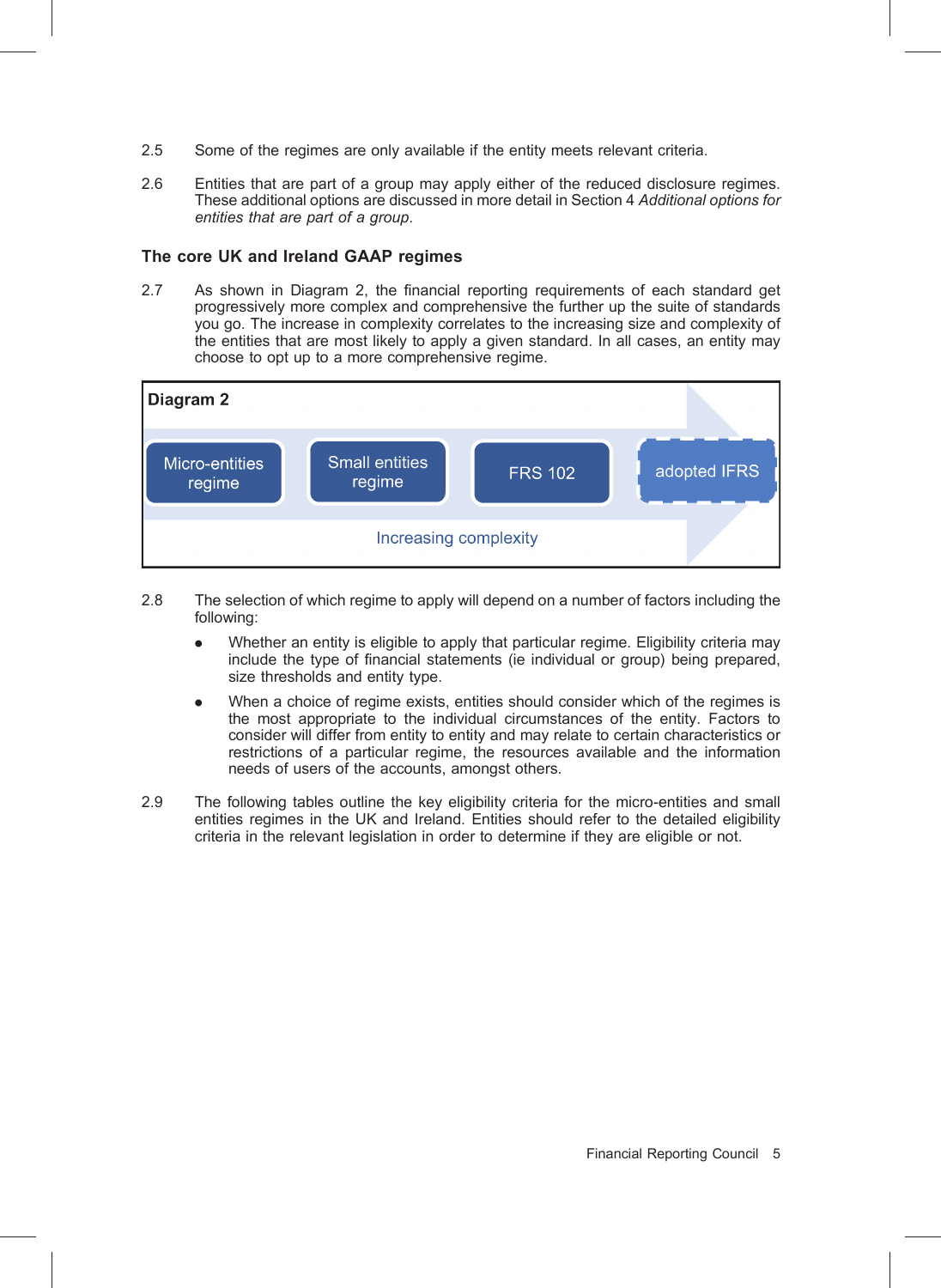| Table 2: UK eligibility criteria         |                                                                                                                                      |                                                                                                                                      |  |
|------------------------------------------|--------------------------------------------------------------------------------------------------------------------------------------|--------------------------------------------------------------------------------------------------------------------------------------|--|
| <b>Regime</b>                            | <b>Micro-entities regime</b>                                                                                                         | <b>Small entities regime</b>                                                                                                         |  |
| <b>Source of eligibility</b><br>criteria | Sections 384A to 384B of the<br>Companies Act 2006                                                                                   | Sections 382 to 384 of the<br>Companies Act 2006                                                                                     |  |
| <b>Eligible entities</b>                 | • Companies<br>• Limited liability partnerships <sup>1</sup><br>• Qualifying partnerships that<br>would have met the definition      | • Companies<br>• Limited liability partnerships <sup>1</sup><br>• Any other type of entity that<br>would have met the criteria of    |  |
|                                          | of a micro-entity had they<br>been a company incorporated<br>under company law <sup>2</sup>                                          | the small companies regime<br>had it been a company<br>incorporated under company<br>law                                             |  |
| Size criteria                            | The qualifying conditions are<br>met by an entity in a year in<br>which it does not exceed two or<br>more of the following criteria: | The qualifying conditions are<br>met by an entity in a year in<br>which it does not exceed two or<br>more of the following criteria: |  |
|                                          | • Turnover £632,000                                                                                                                  | • Turnover £10.2m                                                                                                                    |  |
|                                          | • Balance sheet total £316,000                                                                                                       | • Balance sheet total £5.1m                                                                                                          |  |
|                                          | • Average no. of employees 10                                                                                                        | • Average no. of employees 50                                                                                                        |  |
| <b>Ineligible entities</b>               | • Any companies excluded from                                                                                                        | • Public companies                                                                                                                   |  |
|                                          | the small companies regime                                                                                                           | • Financial institutions including                                                                                                   |  |
|                                          | • Financial institutions including<br>credit and insurance<br>institutions                                                           | insurance companies and<br>banking companies                                                                                         |  |
|                                          | Charities<br>$\bullet$                                                                                                               |                                                                                                                                      |  |
|                                          | • Parent companies that<br>prepare group accounts or<br>head up a group that does not<br>qualify as a small group                    |                                                                                                                                      |  |
|                                          | • Companies that are not parent<br>companies but their accounts<br>are included in group<br>accounts                                 |                                                                                                                                      |  |

<sup>&</sup>lt;sup>1</sup> As set out in The Limited Liability Partnerships (Accounts and Audit) (Application of Companies Act 2006) Regulations 2008 (SI 2008/1911).<br><sup>2</sup> As set out in *The Partnerships (Accounts) Regulations 2008 (SI 2008/569).*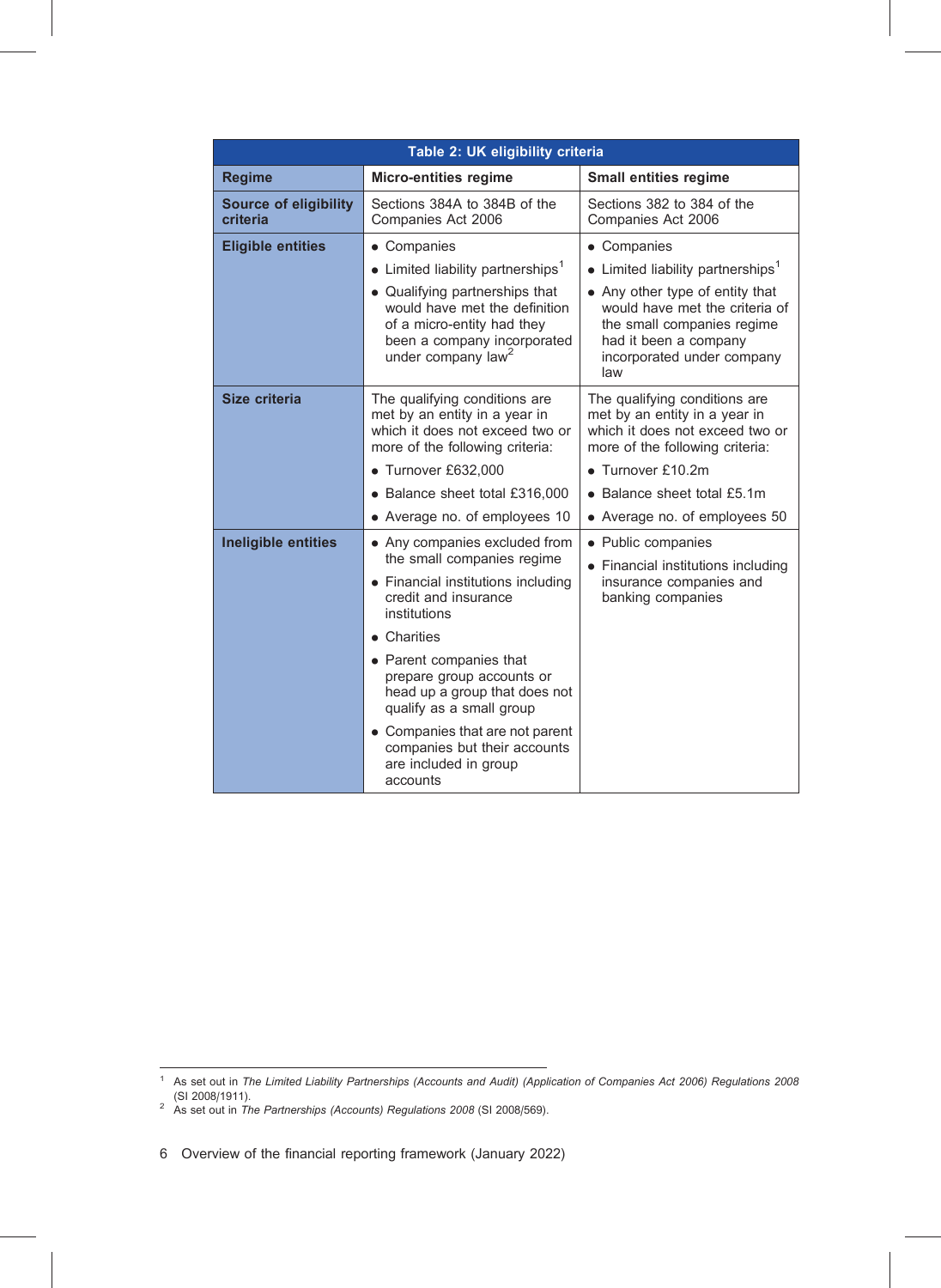| Table 3: Irish eligibility criteria      |                                                                                                                                      |                                                                                                                                                               |  |
|------------------------------------------|--------------------------------------------------------------------------------------------------------------------------------------|---------------------------------------------------------------------------------------------------------------------------------------------------------------|--|
| <b>Regime</b>                            | <b>Micro-entities regime</b>                                                                                                         | <b>Small entities regime</b>                                                                                                                                  |  |
| <b>Source of eligibility</b><br>criteria | Section 280D of the Companies<br>Act 2014                                                                                            | Sections 280A and 280B of the<br>Companies Act 2014                                                                                                           |  |
| <b>Eligible entities</b>                 | • Companies                                                                                                                          | • Companies                                                                                                                                                   |  |
|                                          | • Qualifying partnerships <sup>3</sup>                                                                                               | • Qualifying partnerships <sup>3</sup>                                                                                                                        |  |
|                                          | • Charities                                                                                                                          | • Any other type of entity that<br>would have met the criteria of<br>the small companies regime<br>had it been a company<br>incorporated under company<br>law |  |
| Size criteria                            | The qualifying conditions are<br>met by an entity in a year in<br>which it does not exceed two or<br>more of the following criteria: | The qualifying conditions are<br>met by an entity in a year in<br>which it does not exceed two or<br>more of the following criteria:                          |  |
|                                          | $\bullet$ Turnover $\epsilon$ 700,000                                                                                                | $\bullet$ Turnover $\epsilon$ 12m                                                                                                                             |  |
|                                          | • Balance sheet total $€350,000$                                                                                                     | • Balance sheet total $\epsilon$ 6m                                                                                                                           |  |
|                                          | • Average no. of employees 10                                                                                                        | • Average no. of employees 50                                                                                                                                 |  |
| <b>Ineligible entities</b>               | • Any companies excluded from<br>the small companies regime                                                                          | • Entities that have transferable<br>securities admitted to trading<br>on a regulated market of any                                                           |  |
|                                          | • Investment undertakings                                                                                                            | <b>EEA Member State</b>                                                                                                                                       |  |
|                                          | • Financial holding<br>undertakings                                                                                                  | • Undertakings set out in<br>Schedule 5 to the Companies                                                                                                      |  |
|                                          | • Parent companies that<br>prepare group accounts                                                                                    | Act 2014                                                                                                                                                      |  |
|                                          | • Subsidiaries that are included                                                                                                     | • Credit institutions                                                                                                                                         |  |
|                                          | in group accounts                                                                                                                    | • Insurance undertakings                                                                                                                                      |  |
|                                          |                                                                                                                                      | $\bullet$ Public interest entities <sup>4</sup>                                                                                                               |  |

 $3$  Qualifying partnerships are required to apply Part 6 of the Companies Act 2014 in accordance with the European Union (Qualifying Partnerships: Accounting and Auditing) Regulations 2019 (SI No. 597 of 2019).<br><sup>4</sup> As designated in Ireland or in another EEA Member State.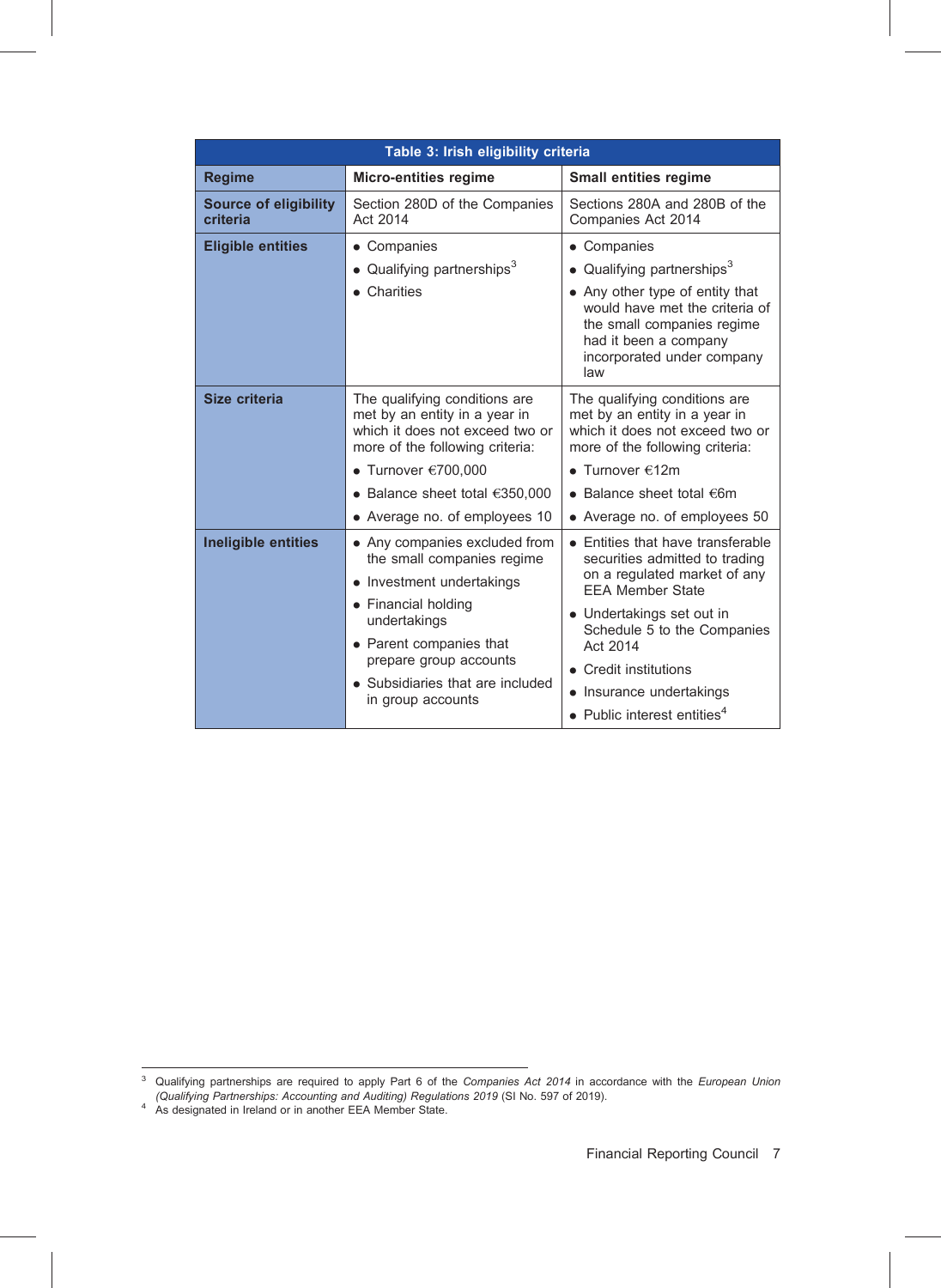2.10 The following decision tree will help an entity identify the options that may be open to it in selecting its reporting regime:

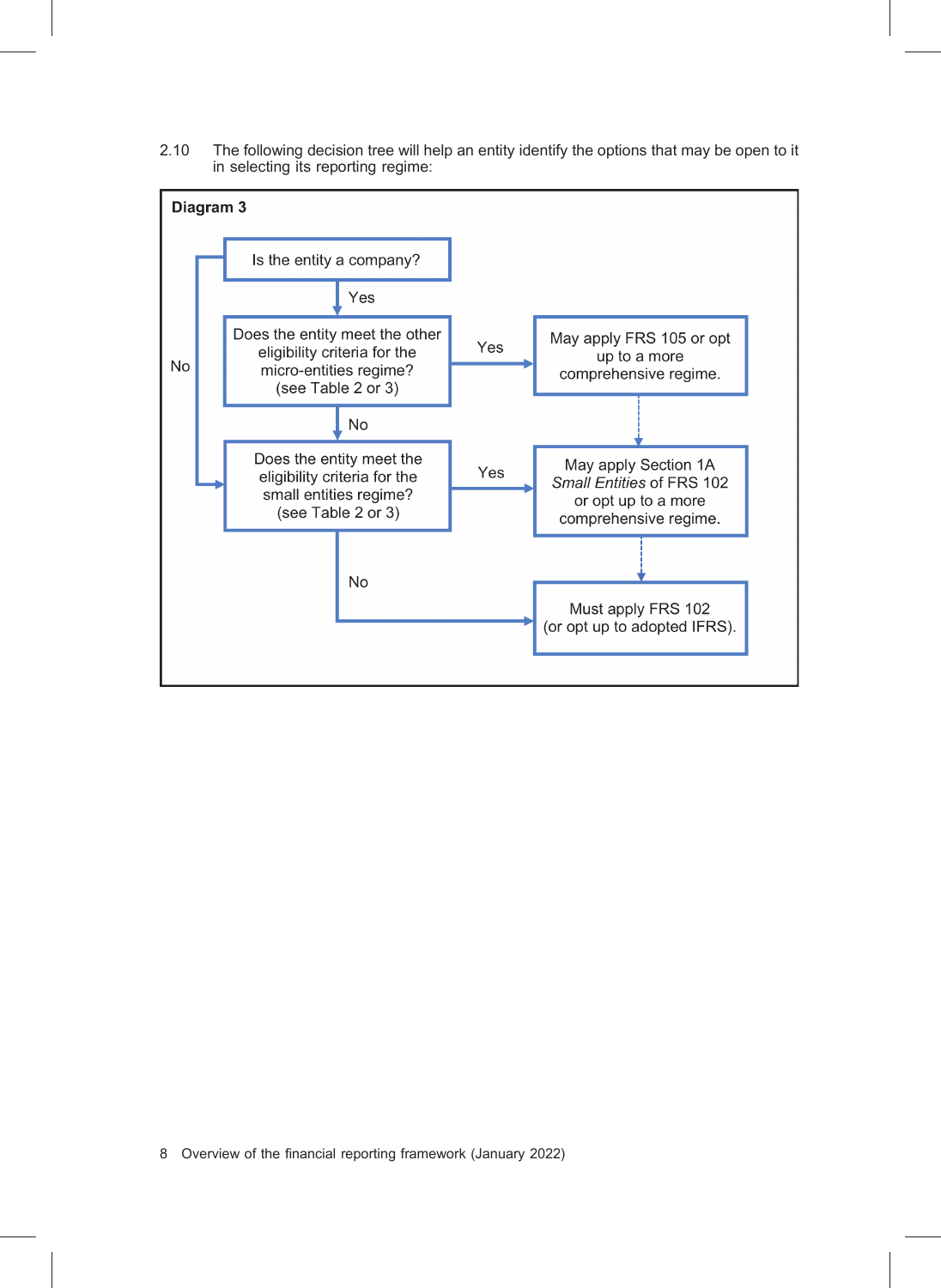## 3 Key features of the core UK and Ireland GAAP regimes

#### FRS 102

- 3.1 FRS 102 was first issued in March 2013 and effective for accounting periods beginning on or after 1 January 2015. Subsequent amendments have revised it in response to changes in company law and stakeholder feedback, and after considering improvements in financial reporting. For convenience, a revised edition of FRS 102 will be published periodically to incorporate any recent amendments, usually after any significant amendments have been issued.
- 3.2 FRS 102 is one succinct standard of 300–400 pages, and is an IFRS-based standard. It is designed to apply to general purpose financial statements and financial reporting of entities including those that are not constituted as companies and those that are not profit-oriented. General purpose financial statements are intended to focus on the common information needs of a wide range of users: shareholders, lenders, other creditors, employees and members of the public, for example.

#### The micro-entities regime (FRS 105)

- 3.3 Micro-entities are the smallest of entities and are a subset of small entities. The accounting standard for micro-entities, FRS 105, has been developed around the legal framework and simplifies the requirements of FRS 102 for this group of entities.
- 3.4 Although FRS 105 is the least complex standard, every entity that is eligible to apply it should consider whether the micro-entities regime meets its individual needs. It is important to remember that the regime is optional even if an entity meets the eligibility criteria.
- 3.5 The micro-entities regime requires limited disclosures and constrains the accounting policies that can be applied:
	- The only primary statements required are a balance sheet and profit and loss account. There is no requirement to prepare a statement of cash flows, a statement of comprehensive income or a statement of changes in equity. Further, the information presented in the balance sheet and profit and loss account is condensed (for example 'fixed assets' is not disaggregated into tangible fixed assets, intangible assets, investment properties etc).
	- . No assets can be measured at fair value or a revalued amount. This means that land and buildings and investment properties can only be measured at cost and previous revaluation gains would need to be removed on transition.
	- The accounts of micro-entities in the UK $<sup>5</sup>$  are only required to disclose information</sup> about:
		- Off-balance sheet arrangements;
		- Employee numbers;
		- Advances, credits and guarantees granted to directors; and
		- Financial commitments, guarantees and contingencies not included in the balance sheet, including any valuable security given in respect of these.

However, micro-entities may voluntarily choose to disclose more information.

The minimum disclosure requirements applicable to micro-entities in the Republic of Ireland can be found in Appendix B to Section 6 Notes to the Financial Statements of FRS 105.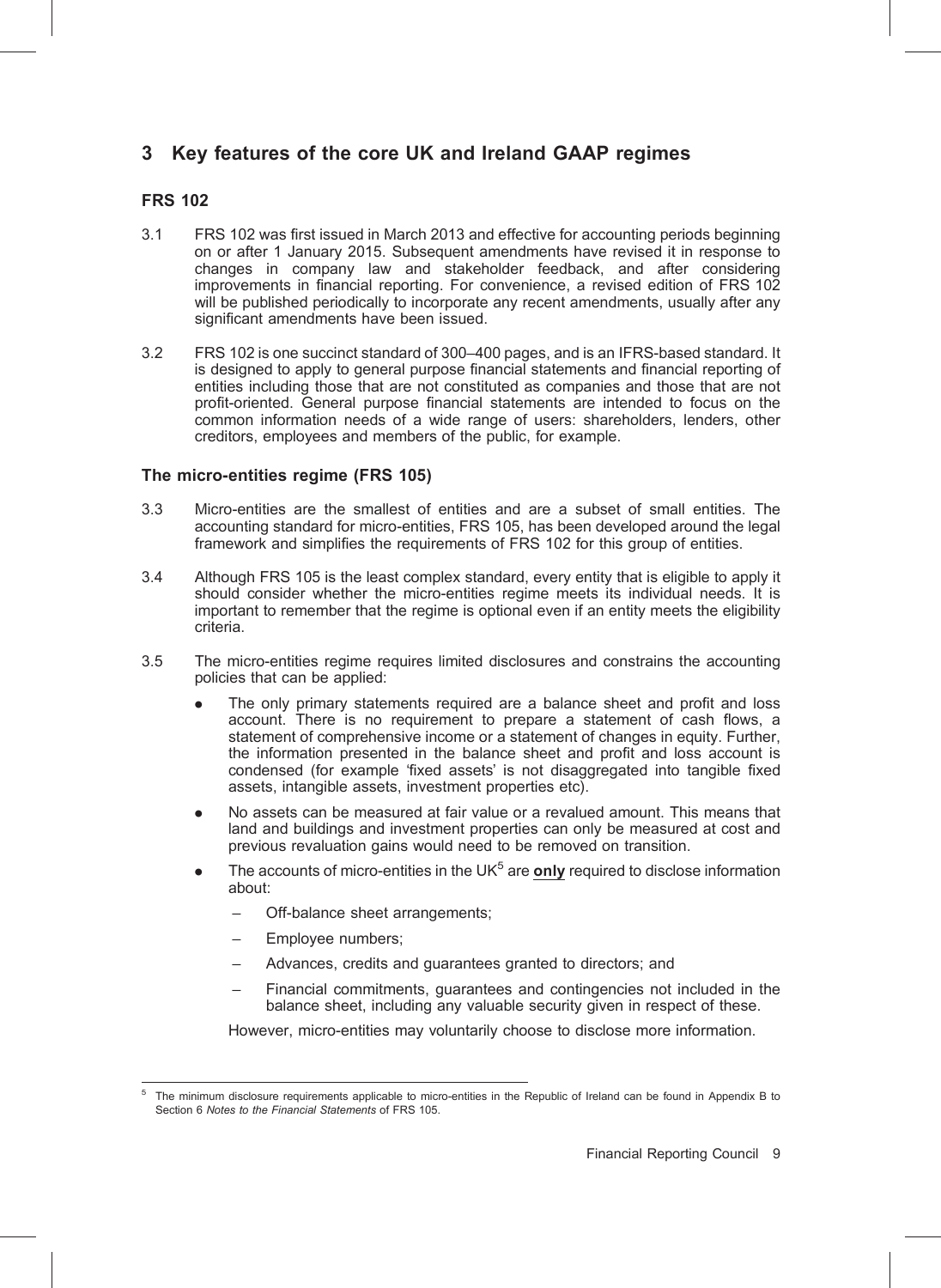- . Micro-entities' accounts that comply with the minimal legal requirements are presumed in law to give a true and fair view. Therefore, there is no requirement for directors to consider what additional information may be needed in order for the accounts to give a true and fair view.
- 3.6 In addition to these legal constraints, FRS 105 is simplified further, for example:
	- . deferred tax and equity-settled share-based payments shall not be recognised; and
	- . all accounting policy choices have been removed, including the options to capitalise development costs and borrowing costs.

More detailed discussion of the additional simplifications can be found in FRS 105.

3.7 Appendix I to this document sets out the key features of FRS 105.

#### The small entities regime (Section 1A Small Entities of FRS 102)

- 3.8 Similarly to FRS 105, Section 1A Small Entities of FRS 102 has been developed around the legal framework and from the requirements of FRS 102 for this group of entities.
- 3.9 The requirements of the small entities regime are more comprehensive than those of the micro-entities regime and the recognition and measurement requirements of Section 1A are generally the same as those set out in the rest of FRS 102. In relation to recognition and measurement, key differences between the small entities regime and the micro-entities regime include the use of fair value and revaluation accounting and the additional accounting requirements in respect of derivatives, deferred tax and equity-settled share-based payments.
- 3.10 The law only mandates a limited number of specified disclosures. However, unlike the micro-entities regime, directors of small entities are legally obligated to prepare accounts that give a true and fair view whereas micro-entity accounts are automatically presumed in law to give a true and fair view if the legal minimum is adhered to. In practical terms this will require more judgement of directors of small entities in considering what additional information (if any) is needed to ensure the accounts give a true and fair view. Section 1A of FRS 102 provides additional guidance to assist directors.
- 3.11 Appendix II to this document sets out the key features of Section 1A of FRS 102.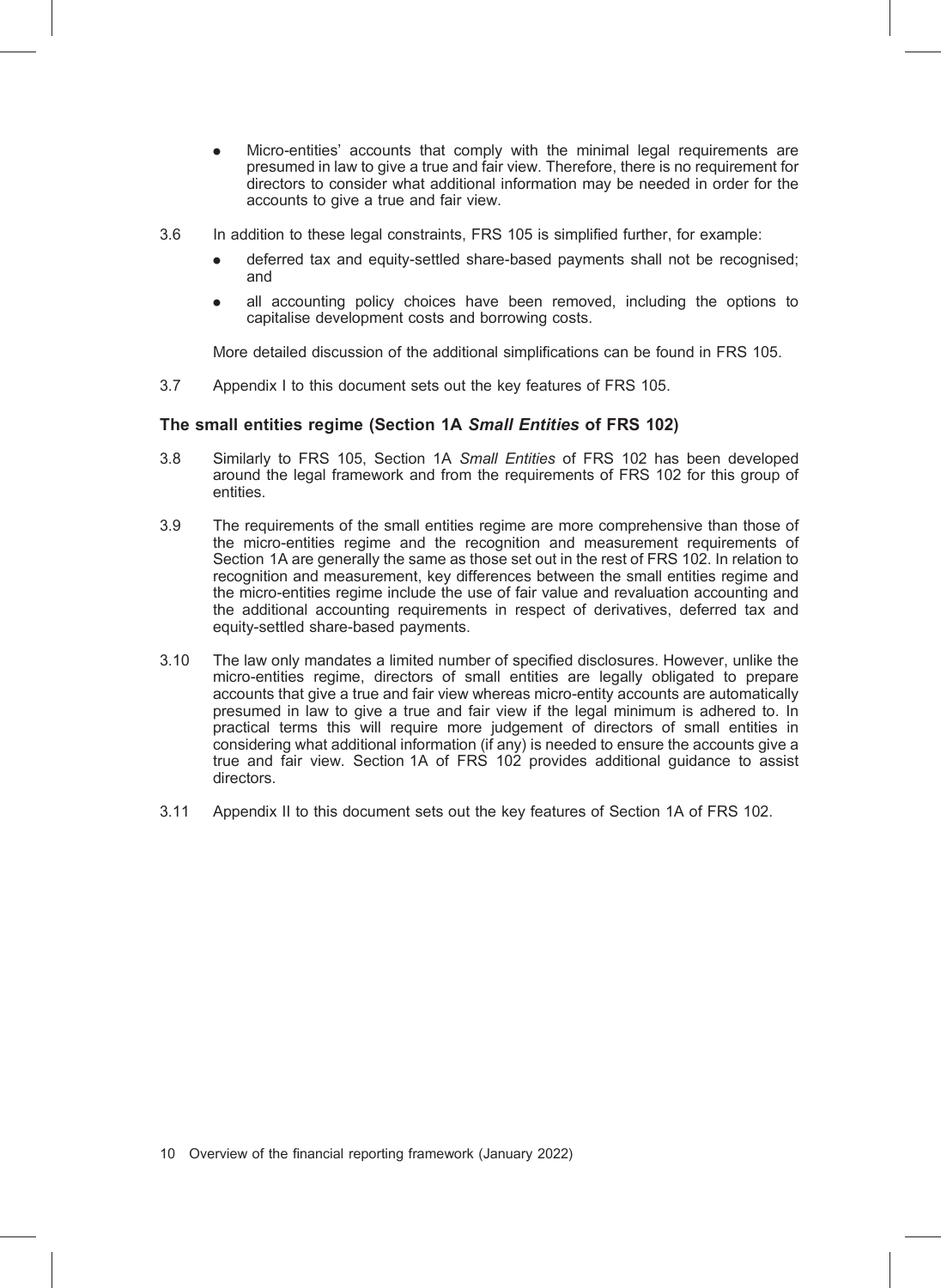## 4 Additional options for entities that are part of a group

4.1 For entities that are part of a group and included in the consolidated financial statements (known as qualifying entities), the UK and Ireland GAAP framework provides two additional reporting regimes. Both regimes aim to make group reporting more efficient and cost-effective by permitting consistent accounting policies to be applied across a group, but with reduced disclosures.

| Table 4: Eligibility criteria            |                                                                                                                                                   |                                                                                                                                                                                                                                                                      |
|------------------------------------------|---------------------------------------------------------------------------------------------------------------------------------------------------|----------------------------------------------------------------------------------------------------------------------------------------------------------------------------------------------------------------------------------------------------------------------|
| <b>Regime</b>                            | <b>Reduced disclosures for</b><br>subsidiaries and ultimate<br>parents (FRS 102)                                                                  | <b>Reduced disclosure</b><br>framework (FRS 101)                                                                                                                                                                                                                     |
| <b>Source of eligibility</b><br>criteria | Definition of a qualifying entity<br>as set out in the glossary to<br><b>FRS 102.</b>                                                             | Definition of a qualifying entity as<br>set out in the glossary to<br><b>FRS 101.</b>                                                                                                                                                                                |
| <b>Eligible entities</b>                 | A member of a group:                                                                                                                              | A member of a group:                                                                                                                                                                                                                                                 |
|                                          | • where the parent prepares<br>publicly available consolidated<br>financial statements which are<br>intended to give a true and fair<br>view; and | • where the parent prepares<br>publicly available consolidated<br>financial statements which are<br>intended to give a true and fair<br>view; and                                                                                                                    |
|                                          | $\bullet$ that is included in the<br>consolidation.                                                                                               | $\bullet$ that is included in the<br>consolidation.                                                                                                                                                                                                                  |
| <b>Size thresholds</b>                   | <b>None</b>                                                                                                                                       | <b>None</b>                                                                                                                                                                                                                                                          |
| Ineligible entities                      | <b>None</b>                                                                                                                                       | • Charities                                                                                                                                                                                                                                                          |
|                                          |                                                                                                                                                   | • From accounting periods<br>beginning on or after<br>1 January 2023; entities that<br>are both required to apply<br>Schedule 3 to the<br>Regulations <sup>6</sup> (or similar) and<br>have contracts that are within<br>the scope of IFRS 17<br>Insurance Contracts |

- 4.2 Each regime is based on a different underlying reporting framework:
	- FRS 101 Reduced Disclosure Framework is based on adopted IFRS; whereas
	- . the reduced disclosures for subsidiaries and ultimate parents in FRS 102 are based on FRS 102.
- 4.3 In essence, entities applying either reduced disclosure regime are required to otherwise apply the underlying requirements of the related standard (ie adopted IFRS or FRS 102) but are permitted to take advantage of certain disclosure exemptions.
- 4.4 Both reduced disclosure regimes are optional.

<sup>&</sup>lt;sup>6</sup> Large and Medium-sized Companies and Groups (Accounts and Reports) Regulations 2008 (SI 2008/410). Irish entities shall refer to the European Union (Insurance Undertakings: Financial Statements) Regulations 2015 (SI No. 262 of 2015), as amended by the European Union (Insurance Undertakings: Financial Statements) (Amendment) Regulations 2016 (SI No. 213 of 2016).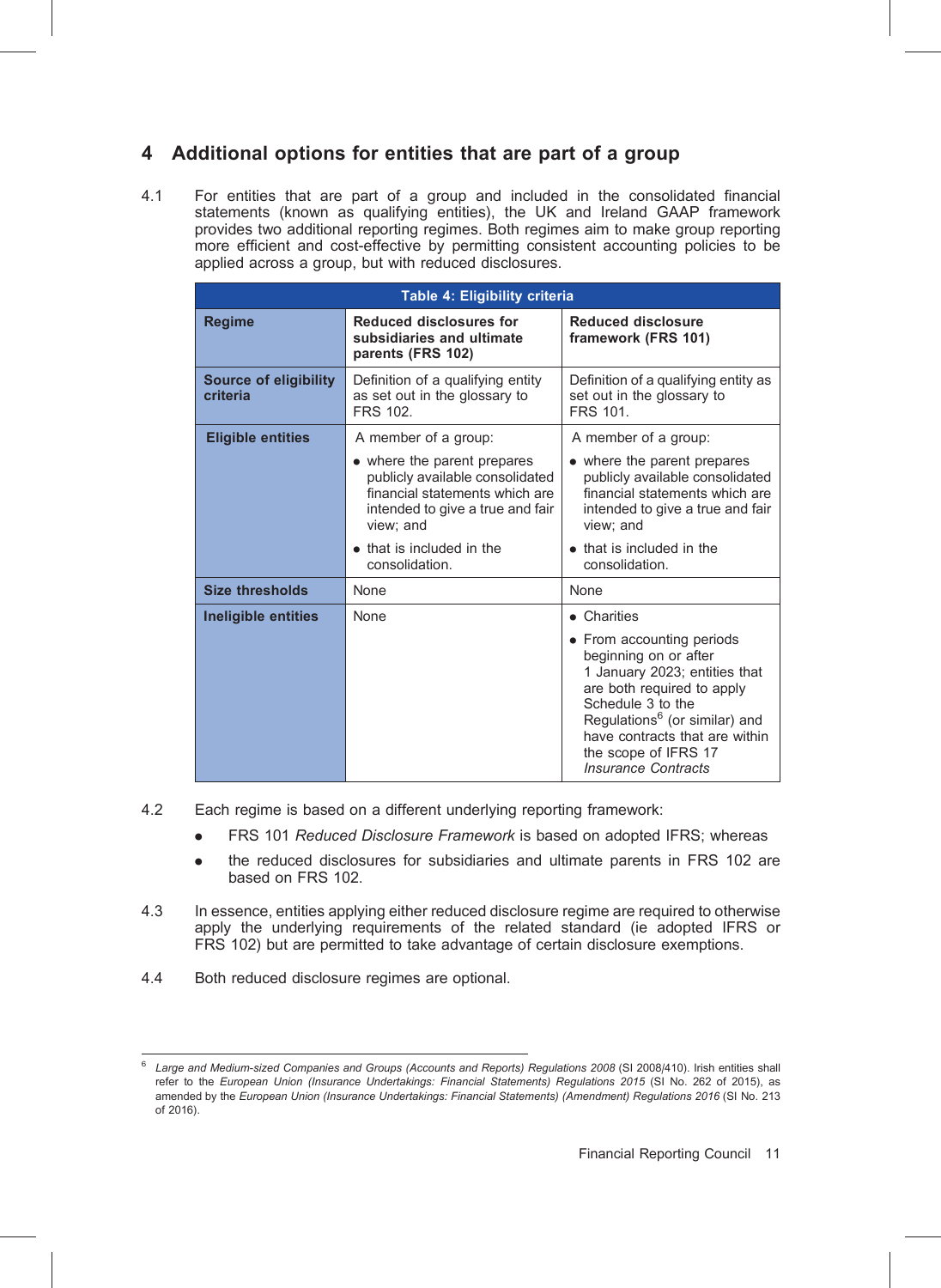#### Appendix I Key features of FRS 105

| Table 5: Key features of FRS 105                                    |                                                                                                                                                                                                                                                                                                                                      |  |
|---------------------------------------------------------------------|--------------------------------------------------------------------------------------------------------------------------------------------------------------------------------------------------------------------------------------------------------------------------------------------------------------------------------------|--|
| <b>Presumed true and</b><br>fair view                               | Financial statements prepared in accordance with the legal requirements<br>of the micro-entities regime are presumed in law to give a true and fair<br>view, therefore directors are not required to consider what additional<br>information is required for the financial statements of the entity to give a<br>true and fair view. |  |
| <b>Preparation of only</b>                                          | Micro-entities are only required to prepare a balance sheet and profit and                                                                                                                                                                                                                                                           |  |
| two primary                                                         | loss account and not a statement of cash flows, a statement of                                                                                                                                                                                                                                                                       |  |
| statements required                                                 | comprehensive income or a statement of changes in equity.                                                                                                                                                                                                                                                                            |  |
| <b>Significantly</b>                                                | The statutory formats for the balance sheet and profit and loss account                                                                                                                                                                                                                                                              |  |
| condensed formats of                                                | are significantly condensed, for example 'current assets' is not                                                                                                                                                                                                                                                                     |  |
| <b>statements</b>                                                   | disaggregated into stocks, debtors, investments and cash.                                                                                                                                                                                                                                                                            |  |
| <b>Significantly reduced</b>                                        | Micro-entities are only legally required to provide limited disclosures, but                                                                                                                                                                                                                                                         |  |
| number of disclosures                                               | can voluntarily provide more.                                                                                                                                                                                                                                                                                                        |  |
| <b>Simplified accounting</b>                                        | FRS 105 has simplified the accounting treatment for some transactions.                                                                                                                                                                                                                                                               |  |
| treatment                                                           | For example, micro-entities shall not account for deferred tax.                                                                                                                                                                                                                                                                      |  |
| <b>Fair value and</b><br>revaluation<br>accounting not<br>permitted | Micro-entities are not permitted to fair value or revalue any assets or<br>liabilities, therefore all assets and liabilities (such as land and buildings<br>and investment properties) must be held at cost.                                                                                                                         |  |
| <b>No accounting policy</b><br>choices                              | All accounting policy options have been removed. In general, the<br>mandatory treatments result in earlier recognition of income / expenses<br>in the profit and loss account rather than deferring on the balance sheet.                                                                                                            |  |
| No consolidated<br>financial statements                             | FRS 105 does not contain accounting requirements that cover the<br>preparation of consolidated financial statements as the micro-entities<br>regime is not available to entities that are required or choose to prepare<br>group accounts.                                                                                           |  |
| <b>Terminology used</b>                                             | FRS 105 uses terminology consistent with FRS 102 rather than company                                                                                                                                                                                                                                                                 |  |
| consistent with                                                     | law, (eg 'statement of financial position' instead of 'balance sheet'). A                                                                                                                                                                                                                                                            |  |
| <b>FRS 102</b>                                                      | table of equivalence is included in Appendix II to FRS 105.                                                                                                                                                                                                                                                                          |  |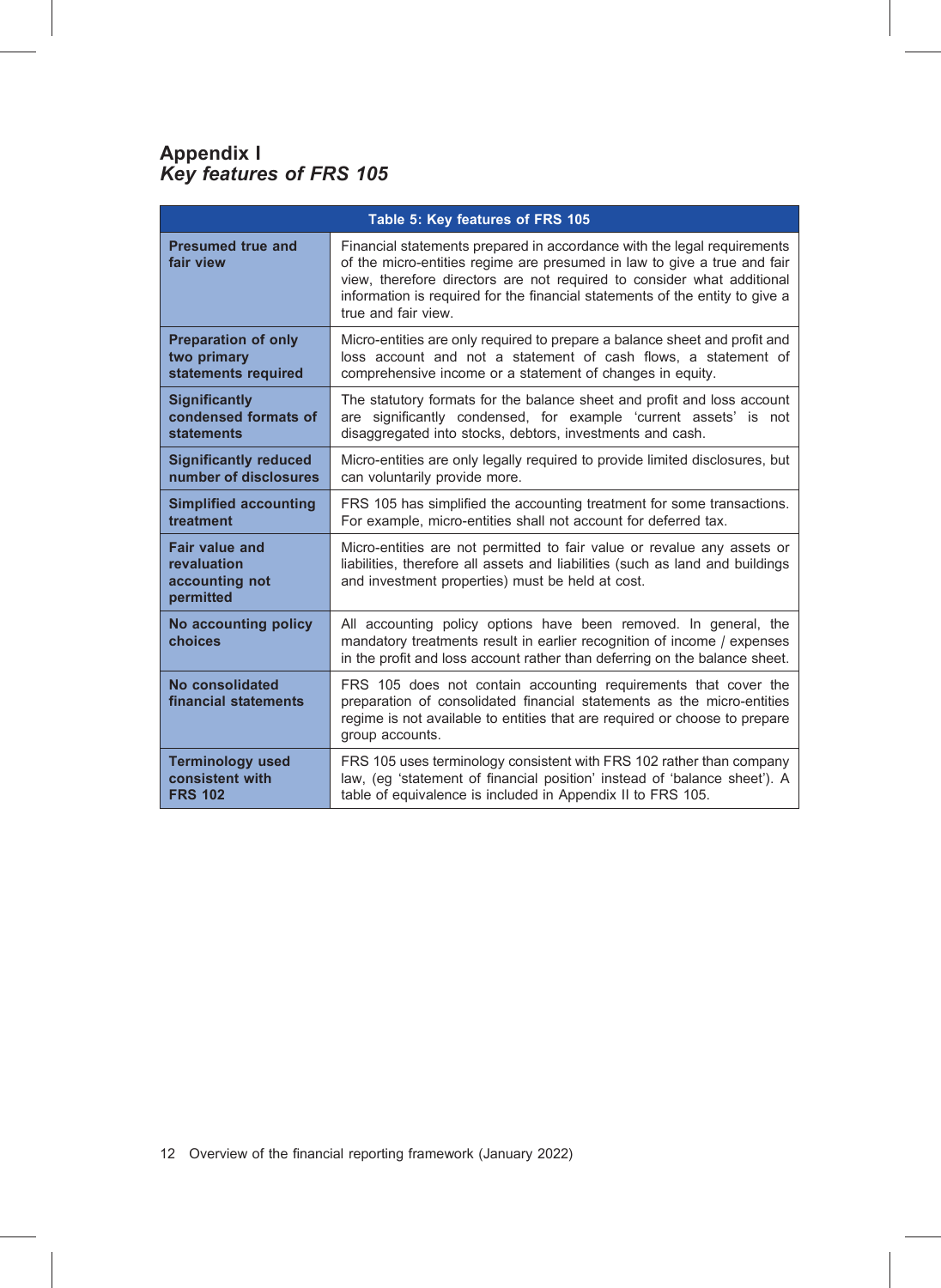### Appendix II Key features of Section 1A Small Entities of FRS 102

| Table 6: Key features of Section 1A of FRS 102                                             |                                                                                                                                                                                                                                                                                                                                                                                                                                                                                                   |  |
|--------------------------------------------------------------------------------------------|---------------------------------------------------------------------------------------------------------------------------------------------------------------------------------------------------------------------------------------------------------------------------------------------------------------------------------------------------------------------------------------------------------------------------------------------------------------------------------------------------|--|
| <b>Reduced number of</b><br>mandatory<br>disclosures                                       | Small entities are only legally required to provide a limited number of<br>specified disclosures. However, directors of small entities are still<br>required to ensure the financial statements provide a true and fair view<br>and therefore must consider what additional information may be needed<br>to achieve this and provide that information.                                                                                                                                            |  |
| <b>Preparation of only</b><br>two primary<br>statements required                           | Small entities are only required to prepare a balance sheet and profit and<br>loss account and not a statement of cash flows, a statement of<br>comprehensive income or a statement of changes in equity.                                                                                                                                                                                                                                                                                         |  |
| <b>Formats of statements</b>                                                               | Small entities may choose to adapt the statutory formats for the balance<br>sheet and profit and loss account. Section 1A of FRS 102 sets out a<br>framework for the information to be presented by those entities choosing<br>to adapt the formats, which includes adopting a presentation closer to<br>IFRS and using terminology consistent with FRS 102. UK small entities<br>also have the option to prepare abridged financial statements, subject to<br>certain conditions and exclusions. |  |
| <b>Measurement and</b><br>recognition<br>requirements<br>consistent with<br><b>FRS 102</b> | Small entities generally follow the same recognition and measurement<br>requirements of FRS 102 that apply to all other entities within the scope<br>of the standard. Therefore, certain assets and liabilities are required to be<br>revalued or measured at fair value, instead of being held at cost. Small<br>entities are also required to account for derivatives, deferred tax and<br>equity-settled share-based payments.                                                                 |  |
| <b>Accounting for</b><br>directors' loans                                                  | Small entities are permitted to apply simpler accounting for directors'<br>loans. This departs from the general approach of all entities within the<br>scope of FRS 102 following the same recognition and measurement<br>requirements in order to provide a proportionate and practical solution.                                                                                                                                                                                                |  |
| <b>Accounting policy</b><br>choices                                                        | FRS 102 includes accounting policy options, which requires small entities<br>to make accounting policy choices. For example, development costs and<br>borrowing costs may be capitalised or expensed.                                                                                                                                                                                                                                                                                             |  |
| Not all company law<br>reporting<br>requirements are<br>reproduced                         | Section 1A of FRS 102 does not reproduce all the reporting requirements<br>from company law applicable to small entities (eg the directors' report),<br>but does include those relating to the financial statements. Small entities<br>will need to satisfy themselves that they have met all their legal<br>requirements.                                                                                                                                                                        |  |
| <b>Terminology used</b><br>consistent with<br><b>FRS 102</b>                               | Section 1A of FRS 102 uses terminology consistent with the rest of<br>FRS 102 rather than company law (eg 'statement of financial position'<br>instead of 'balance sheet'). A table of equivalence is included in<br>Appendix II to FRS 102.                                                                                                                                                                                                                                                      |  |